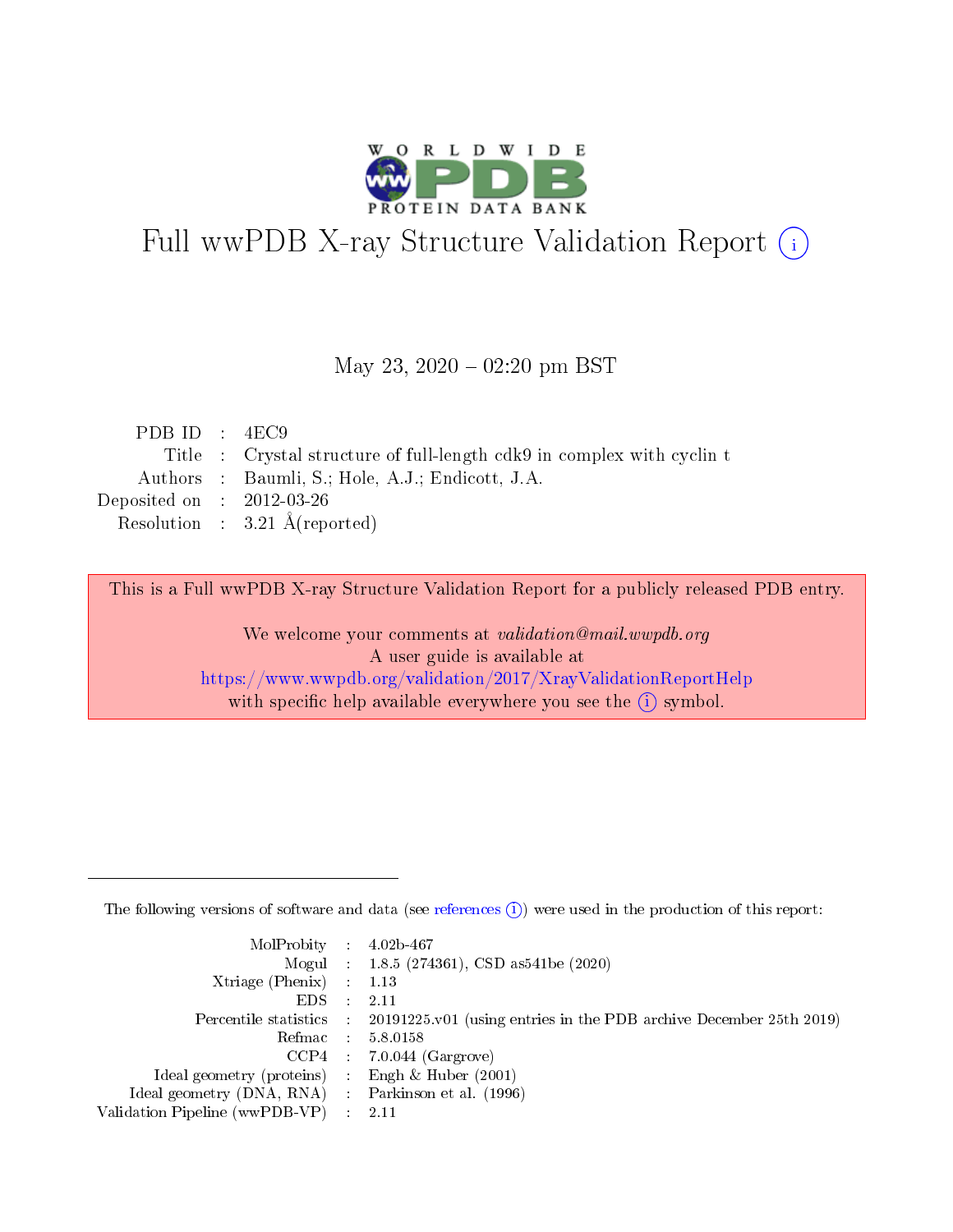# 1 [O](https://www.wwpdb.org/validation/2017/XrayValidationReportHelp#overall_quality)verall quality at a glance  $(i)$

The following experimental techniques were used to determine the structure: X-RAY DIFFRACTION

The reported resolution of this entry is 3.21 Å.

Percentile scores (ranging between 0-100) for global validation metrics of the entry are shown in the following graphic. The table shows the number of entries on which the scores are based.



| Metric                | Whole archive<br>$(\#\text{Entries})$ | <b>Similar resolution</b><br>$(\#\text{Entries}, \text{resolution range}(\text{\AA}))$ |
|-----------------------|---------------------------------------|----------------------------------------------------------------------------------------|
| $R_{free}$            | 130704                                | $1335(3.24-3.20)$                                                                      |
| Clashscore            | 141614                                | 1460 (3.24-3.20)                                                                       |
| Ramachandran outliers | 138981                                | $1437 (3.24 - 3.20)$                                                                   |
| Sidechain outliers    | 138945                                | $1436(3.24-3.20)$                                                                      |
| RSRZ outliers         | 127900                                | $1291(3.24-3.20)$                                                                      |

The table below summarises the geometric issues observed across the polymeric chains and their fit to the electron density. The red, orange, yellow and green segments on the lower bar indicate the fraction of residues that contain outliers for  $>=3, 2, 1$  and 0 types of geometric quality criteria respectively. A grey segment represents the fraction of residues that are not modelled. The numeric value for each fraction is indicated below the corresponding segment, with a dot representing fractions  $\epsilon=5\%$  The upper red bar (where present) indicates the fraction of residues that have poor fit to the electron density. The numeric value is given above the bar.

| Mol | ${\rm Chain \mid Length}$ | Quality of chain |     |     |  |  |
|-----|---------------------------|------------------|-----|-----|--|--|
|     | クワク                       | 2%<br>56%        | 25% | 18% |  |  |
|     | $_{260}$                  | 82%              |     | 14% |  |  |

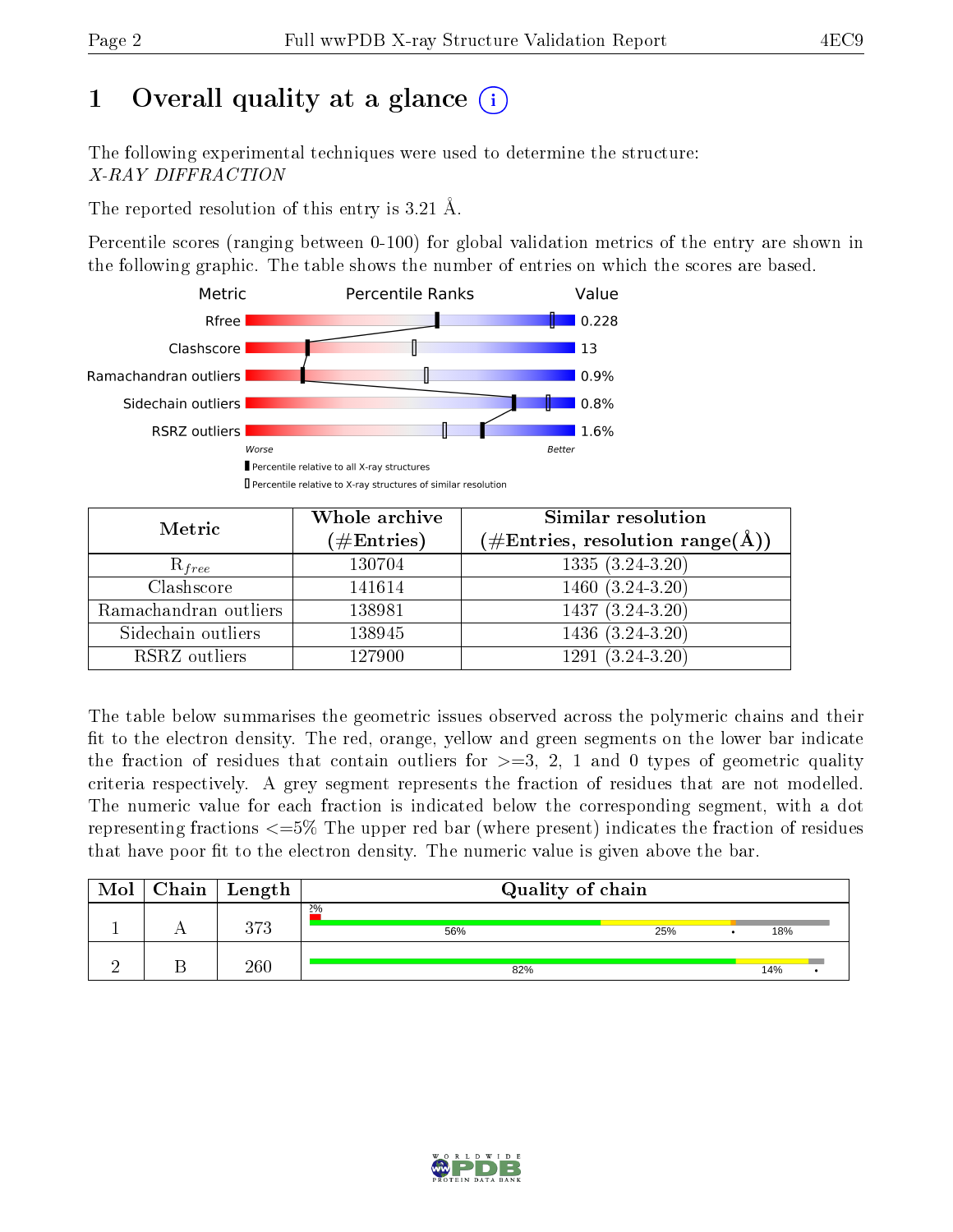# 2 Entry composition (i)

There are 2 unique types of molecules in this entry. The entry contains 4534 atoms, of which 0 are hydrogens and 0 are deuteriums.

In the tables below, the ZeroOcc column contains the number of atoms modelled with zero occupancy, the AltConf column contains the number of residues with at least one atom in alternate conformation and the Trace column contains the number of residues modelled with at most 2 atoms.

Molecule 1 is a protein called Cyclin-dependent kinase 9.

| Mol | ${\rm Chain}$ | Residues | Atoms               |     |     |     |  | ZeroOcc | $\mid$ AltConf $\mid$ Trace |  |  |
|-----|---------------|----------|---------------------|-----|-----|-----|--|---------|-----------------------------|--|--|
|     |               | 307      | $\rm Total$<br>2481 | 590 | 428 | 447 |  |         |                             |  |  |

There are 2 discrepancies between the modelled and reference sequences:

| Chain | Residue   Modelled | Actual | Comment        | Reference         |
|-------|--------------------|--------|----------------|-------------------|
|       | GLY                | $\sim$ | EXPRESSION TAG | <b>UNP P50750</b> |
|       | PR∩                |        | EXPRESSION TAG | <b>UNP P50750</b> |

• Molecule 2 is a protein called Cyclin-T1.

| Mol | $Chain   Residues$ | Atoms               |                |  |  |  | $\mid$ ZeroOcc $\mid$ AltConf $\mid$ Trace |  |
|-----|--------------------|---------------------|----------------|--|--|--|--------------------------------------------|--|
|     | 251                | $\rm Total$<br>2053 | 1314 358 372 9 |  |  |  |                                            |  |

There are 5 discrepancies between the modelled and reference sequences:

| Chain |     | Residue   Modelled | Actual     | Comment                          | Reference         |
|-------|-----|--------------------|------------|----------------------------------|-------------------|
|       |     | -GLY               |            | EXPRESSION TAG                   | <b>UNP 060563</b> |
|       |     | <b>PRO</b>         |            | <b>EXPRESSION TAG</b>            | UNP 060563        |
|       | 77  | ARG                | GL N       | ENGINEERED MUTATION              | - UNP-060563      |
|       | 96  | <b>GLY</b>         | GLU        | ENGINEERED MUTATION              | LUNP 060563       |
|       | 241 | LEU                | <b>PHE</b> | ENGINEERED MUTATION   UNP 060563 |                   |

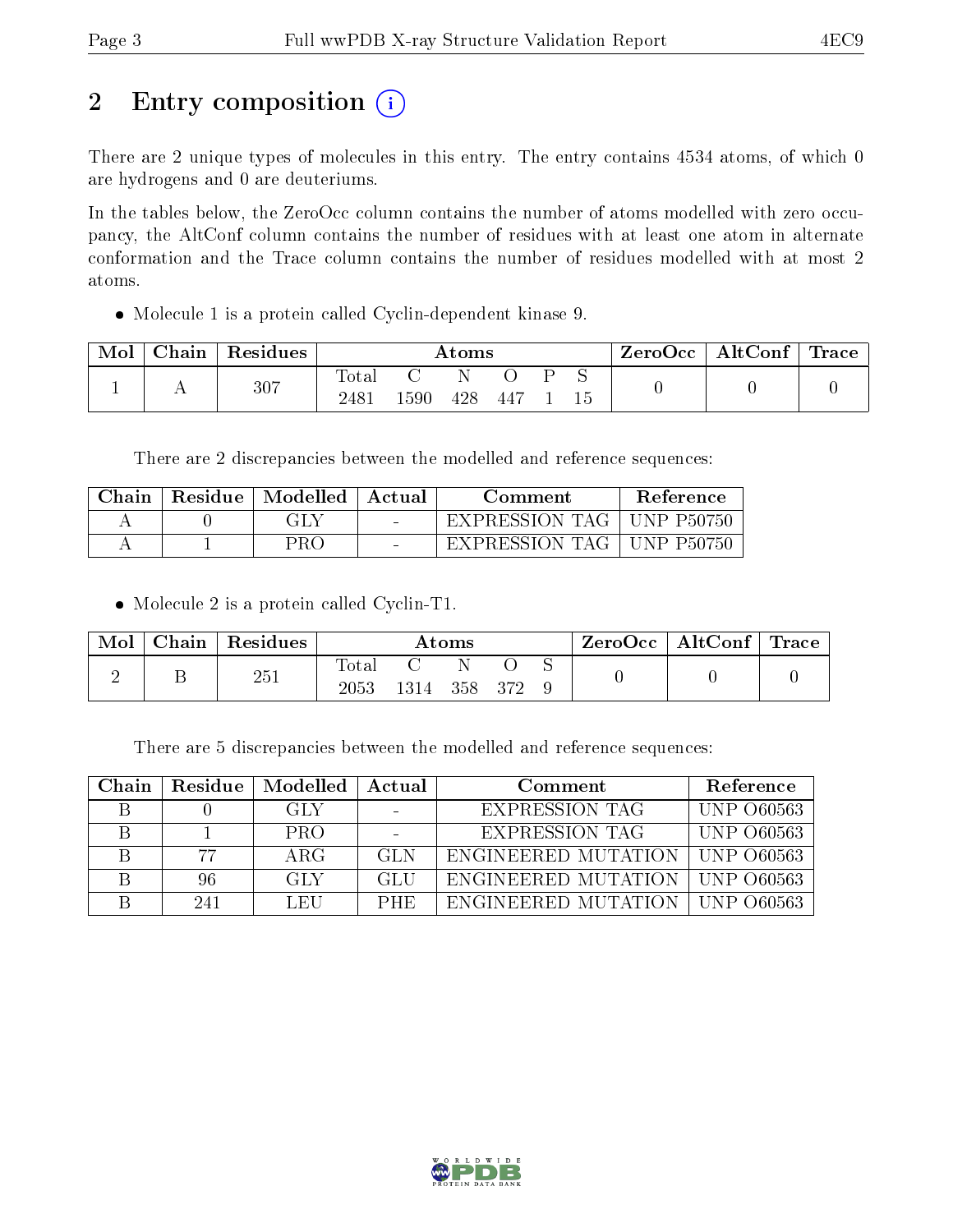## 3 Residue-property plots  $(i)$

These plots are drawn for all protein, RNA and DNA chains in the entry. The first graphic for a chain summarises the proportions of the various outlier classes displayed in the second graphic. The second graphic shows the sequence view annotated by issues in geometry and electron density. Residues are color-coded according to the number of geometric quality criteria for which they contain at least one outlier: green  $= 0$ , yellow  $= 1$ , orange  $= 2$  and red  $= 3$  or more. A red dot above a residue indicates a poor fit to the electron density (RSRZ  $> 2$ ). Stretches of 2 or more consecutive residues without any outlier are shown as a green connector. Residues present in the sample, but not in the model, are shown in grey.



• Molecule 1: Cyclin-dependent kinase 9

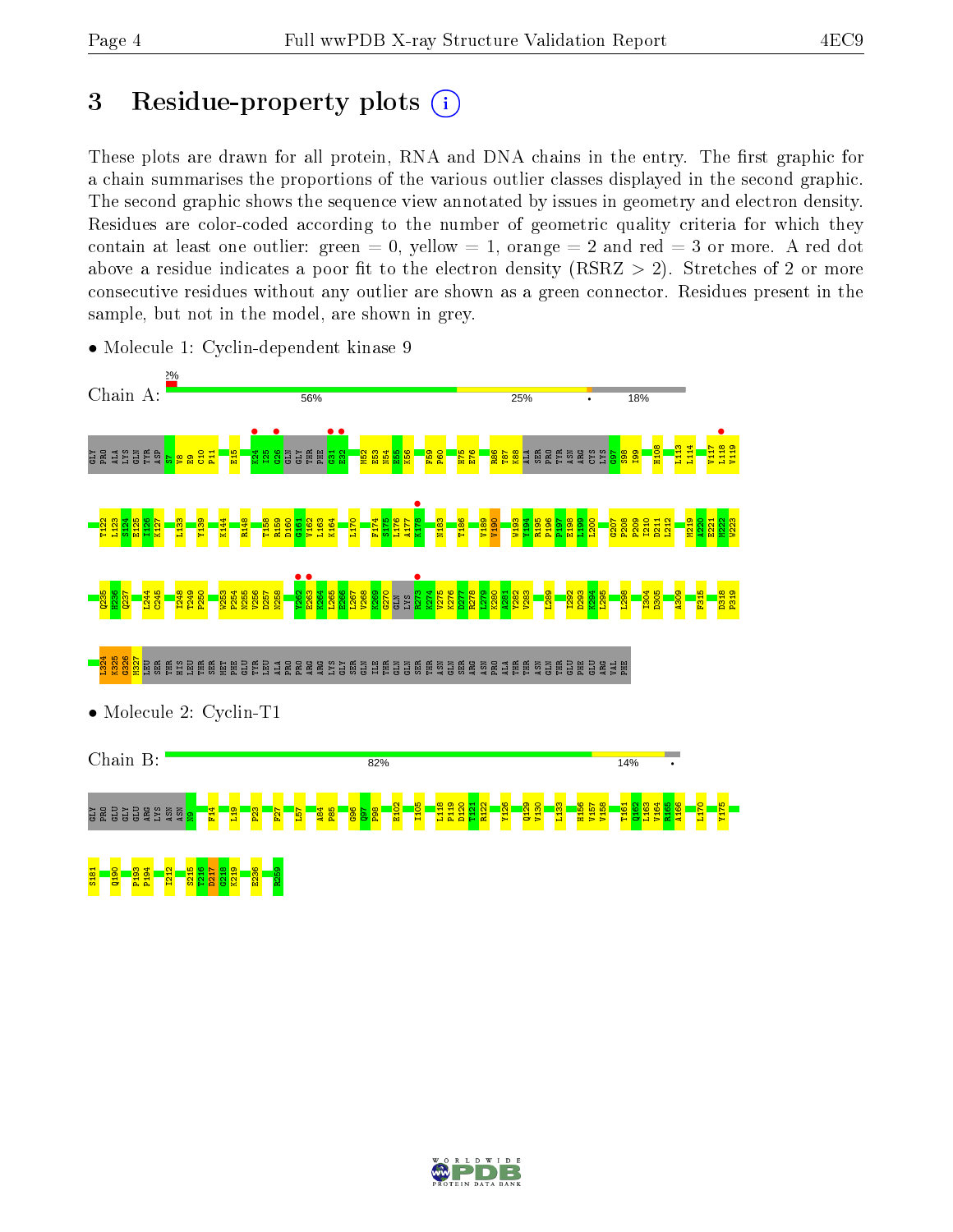## 4 Data and refinement statistics  $(i)$

| Property                                                             | Value                                                         | Source     |
|----------------------------------------------------------------------|---------------------------------------------------------------|------------|
| Space group                                                          | $H_3$                                                         | Depositor  |
| Cell constants                                                       | $174.23\text{\AA}$<br>$174.23\text{\AA}$<br>$97.99\text{\AA}$ |            |
| a, b, c, $\alpha$ , $\beta$ , $\gamma$                               | $90.00^\circ$<br>$90.00^\circ$<br>$120.00^{\circ}$            | Depositor  |
| Resolution $(A)$                                                     | 46.60<br>$-3.21$                                              | Depositor  |
|                                                                      | 46.60<br>$-3.21$                                              | <b>EDS</b> |
| % Data completeness                                                  | $95.0(46.60-3.21)$                                            | Depositor  |
| (in resolution range)                                                | 99.0 (46.60-3.21)                                             | <b>EDS</b> |
| $R_{merge}$                                                          | (Not available)                                               | Depositor  |
| $\mathrm{R}_{sym}$                                                   | 0.05                                                          | Depositor  |
| $\sqrt{I/\sigma(I)} > 1$                                             | $1.85$ (at 3.19Å)                                             | Xtriage    |
| Refinement program                                                   | PHENIX (PHENIX.REFINE: 1.6.4 486)                             | Depositor  |
|                                                                      | $\overline{0.201}$ ,<br>0.233                                 | Depositor  |
| $R, R_{free}$                                                        | 0.213<br>0.228<br>$\overline{a}$                              | DCC        |
| $\mathcal{R}_{free}$ test set                                        | 906 reflections $(5.04\%)$                                    | wwPDB-VP   |
| Wilson B-factor $(A^2)$                                              | 123.9                                                         | Xtriage    |
| Anisotropy                                                           | 0.087                                                         | Xtriage    |
| Bulk solvent $k_{sol}(e/\mathring{A}^3)$ , $B_{sol}(\mathring{A}^2)$ | $0.32$ , $107.5$                                              | <b>EDS</b> |
| L-test for twinning <sup>2</sup>                                     | $< L >$ = 0.49, $< L2$ > = 0.32                               | Xtriage    |
| Estimated twinning fraction                                          | $0.024$ for h,-h-k,-l                                         | Xtriage    |
| $F_o, F_c$ correlation                                               | 0.96                                                          | <b>EDS</b> |
| Total number of atoms                                                | 4534                                                          | wwPDB-VP   |
| Average B, all atoms $(A^2)$                                         | 144.0                                                         | wwPDB-VP   |

Xtriage's analysis on translational NCS is as follows: The largest off-origin peak in the Patterson function is  $3.49\%$  of the height of the origin peak. No significant pseudotranslation is detected.

<sup>&</sup>lt;sup>2</sup>Theoretical values of  $\langle |L| \rangle$ ,  $\langle L^2 \rangle$  for acentric reflections are 0.5, 0.333 respectively for untwinned datasets, and 0.375, 0.2 for perfectly twinned datasets.



<span id="page-4-1"></span><span id="page-4-0"></span><sup>1</sup> Intensities estimated from amplitudes.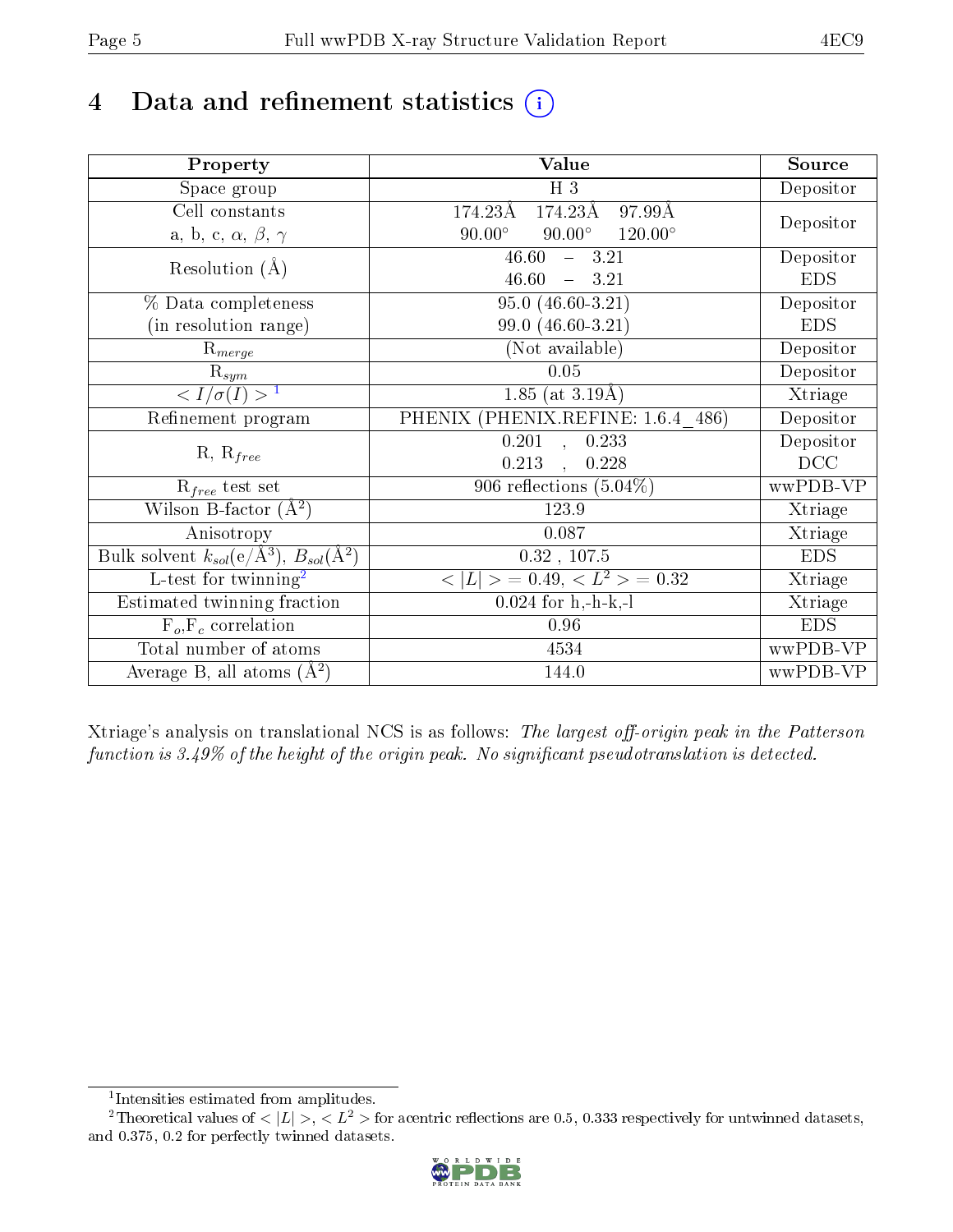## 5 Model quality  $(i)$

### 5.1 Standard geometry  $(i)$

Bond lengths and bond angles in the following residue types are not validated in this section: TPO

The Z score for a bond length (or angle) is the number of standard deviations the observed value is removed from the expected value. A bond length (or angle) with  $|Z| > 5$  is considered an outlier worth inspection. RMSZ is the root-mean-square of all Z scores of the bond lengths (or angles).

| Mol | Chain |             | Bond lengths | Bond angles |                    |  |
|-----|-------|-------------|--------------|-------------|--------------------|--|
|     |       | <b>RMSZ</b> | $\# Z  > 5$  | RMSZ        | # $ Z  > 5$        |  |
|     |       | 0.39        | 0/2517       | 0.72        | $1/3393$ $(0.0\%)$ |  |
| 2   | R     | 0.41        | 0/2106       | 0.68        | 0/2868             |  |
| ΑH  | ΑH    | 0.40        | 0/4623       | 0.70        | $1/6261(0.0\%)$    |  |

There are no bond length outliers.

All (1) bond angle outliers are listed below:

|  |  | Mol   Chain   Res   Type   Atoms | $Z \parallel$ Observed( <sup>o</sup> )   Ideal( <sup>o</sup> ) |        |
|--|--|----------------------------------|----------------------------------------------------------------|--------|
|  |  | 118   LEU   CA-CB-CG   5.36      | 127.62                                                         | 115 30 |

There are no chirality outliers.

There are no planarity outliers.

#### 5.2 Too-close contacts (i)

In the following table, the Non-H and H(model) columns list the number of non-hydrogen atoms and hydrogen atoms in the chain respectively. The H(added) column lists the number of hydrogen atoms added and optimized by MolProbity. The Clashes column lists the number of clashes within the asymmetric unit, whereas Symm-Clashes lists symmetry related clashes.

| Mol |      |      |    | Chain   Non-H   H(model)   H(added)   Clashes   Symm-Clashes |
|-----|------|------|----|--------------------------------------------------------------|
|     | 2481 | 2532 |    |                                                              |
|     | 2053 | 2043 | 29 |                                                              |
|     | 4534 |      |    |                                                              |

The all-atom clashscore is defined as the number of clashes found per 1000 atoms (including hydrogen atoms). The all-atom clashscore for this structure is 13.

All (119) close contacts within the same asymmetric unit are listed below, sorted by their clash

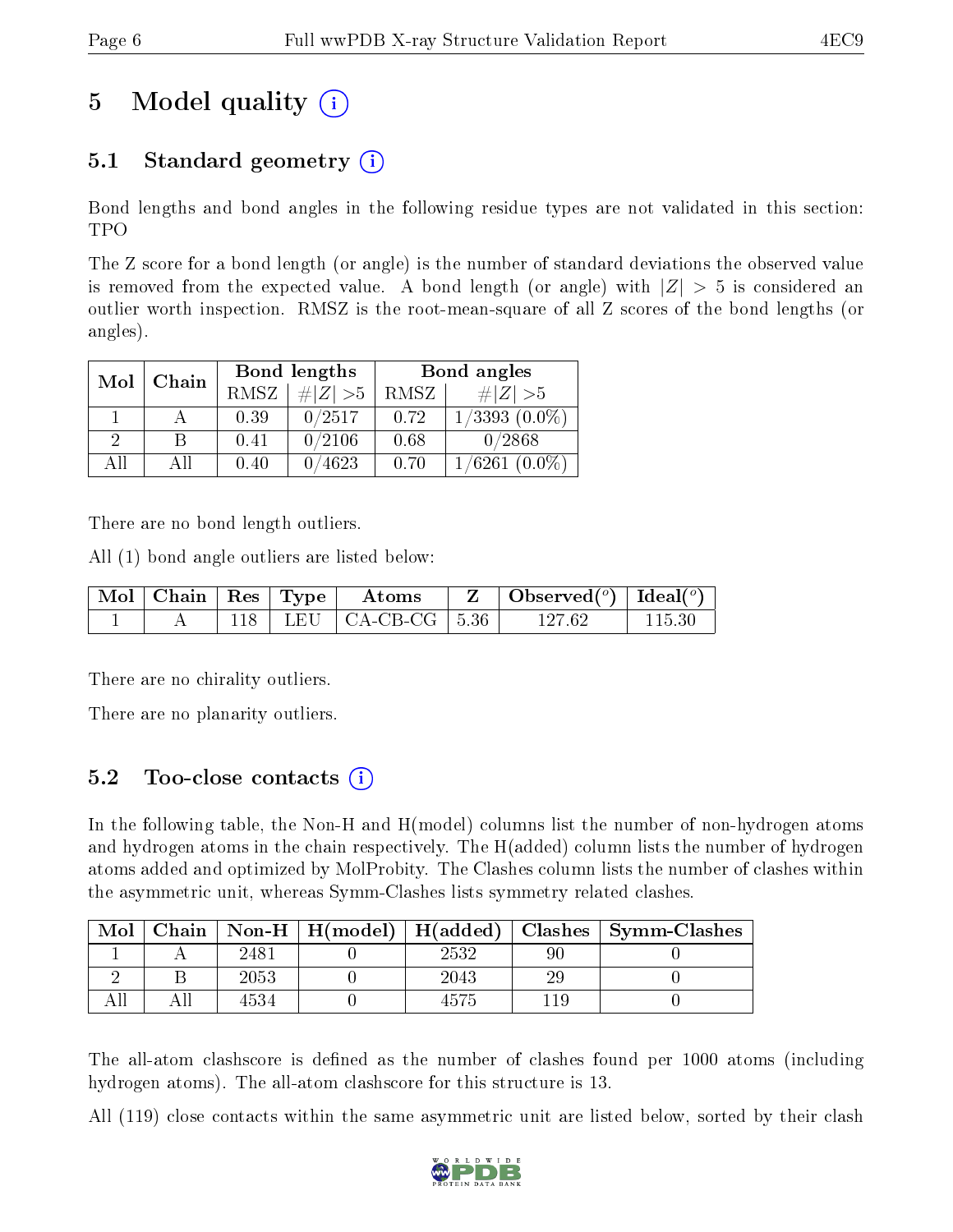magnitude.

| Atom-1                              | Interatomic<br>Atom-2 |                     | Clash         |
|-------------------------------------|-----------------------|---------------------|---------------|
|                                     |                       | $(\AA)$<br>distance | overlap $(A)$ |
| 1: A: 189: VAL: O                   | 1:A:190:VAL:HG12      | 1.63                | 0.96          |
| 1: A:248: ILE: CG2                  | 1: A:256: VAL:HG21    | 2.00                | 0.91          |
| 2:B:164:VAL:HB                      | 2:B:212:ILE:HD12      | 1.64                | 0.78          |
| 1: A:244:LEU:HD13                   | 1:A:278:ARG:HD3       | 1.67                | 0.77          |
| 1: A: 189: VAL: O                   | 1: A:190: VAL:CG1     | 2.36                | 0.73          |
| 1:A:148:ARG:HB3                     | 1: A:189: VAL:CG1     | 2.21                | 0.71          |
| 1: A:54: ASN:HB2                    | 1: A:56: LYS: HE3     | 1.72                | 0.71          |
| 1: A:114: LEU: HD13                 | 1:A:221:GLU:HG2       | 1.74                | 0.69          |
| 1: A:276: LYS:O                     | 1: A:280:LYS:HG3      | 1.92                | 0.68          |
| 1:A:248:ILE:HG21                    | 1:A:256:VAL:HG21      | 1.75                | 0.68          |
| 2:B:84:ALA:HB3                      | 2: B: 85: PRO: HD3    | 1.75                | 0.67          |
| 2:B:118:LEU:HD12                    | 2:B:119:PRO:HD2       | 1.77                | 0.67          |
| 1: A:196: PRO:HB2                   | 1: A: 198: GLU: OE1   | 1.95                | 0.65          |
| $2:B:164:\overline{VAL:HB}$         | 2:B:212:ILE:CD1       | 2.27                | 0.65          |
| 1: A:318: ASP:HB2                   | 1: A: 319: PRO: HD3   | 1.79                | 0.64          |
| 1: A:283: VAL:CG1                   | 1:A:289:LEU:HD21      | 2.27                | 0.64          |
| 1:A:177:ALA:HB2                     | 1: A: 183: ASN: OD1   | 1.97                | 0.64          |
| 1: A: 163: LEU: HD23                | 1: A: 163: LEU: C     | 2.18                | 0.64          |
| 1: A:148: ARG:HB3                   | 1:A:189:VAL:HG11      | 1.80                | 0.63          |
| 1: A: 186: TPO: CG2                 | 1:A:186:TPO:O3P       | 2.48                | 0.61          |
| 1: A:327: MET:O                     | 1: A:327: MET:CG      | 2.48                | 0.61          |
| 2:B:157:VAL:O                       | 2:B:161:THR:HG23      | 2.01                | 0.60          |
| 1: A: 325: LYS: O                   | 1: A:326: GLY:C       | 2.39                | 0.60          |
| 1: A:53: GLU: HG2                   | 1: A:54: ASN: N       | 2.17                | 0.59          |
| 1:A:283:VAL:HG13                    | 1:A:289:LEU:HD21      | 1.84                | 0.59          |
| 2:B:236:GLU:HA                      | 2:B:236:GLU:OE1       | 2.02                | 0.58          |
| 1:A:250:PRO:H <sub>G3</sub>         | 1: A: 257: ASP:OD1    | 2.02                | 0.58          |
| 1:A:114:LEU:CD1                     | 1:A:221:GLU:HG2       | 2.34                | 0.57          |
| 1: A:210: ILE: HG13                 | 1:A:211:ASP:N         | 2.21                | 0.56          |
| 1: A: 122: THR: HG23                | 1:A:125:GLU:OE1       | 2.05                | 0.56          |
| 1:A:254:PRO:O                       | 1: A:255: ASN:HB2     | 2.06                | 0.55          |
| $1:A:148:\overline{\text{ARG:HD2}}$ | 1: A: 189: VAL: HG11  | 1.88                | 0.55          |
| 2:B:120:ASP:C                       | 2:B:122:ARG:H         | 2.08                | 0.55          |
| 2:B:166:ALA:HB1                     | 2:B:170:LEU:HD23      | 1.89                | 0.55          |
| 1:A:283:VAL:CG1                     | 1: A:289:LEU:CD2      | 2.85                | 0.54          |
| 1:A:127:LYS:HD2                     | 1: A:319: PRO:O       | 2.07                | 0.54          |
| 1:A:176:LEU:HD12                    | 1:A:176:LEU:N         | 2.22                | 0.54          |
| 1: A:87:THR:HG22                    | 1: A:98: SER:H        | 1.73                | 0.53          |
| 1: A:86: ARG: HA                    | 1:A:99:ILE:HD13       | 1.89                | 0.53          |
| 1:A:268:VAL:HG12                    | 1: A:270: GLY: H      | 1.73                | 0.53          |
| 1:A:133:LEU:HD23                    | 1: A: 133: LEU: C     | 2.29                | 0.53          |

Continued on next page...

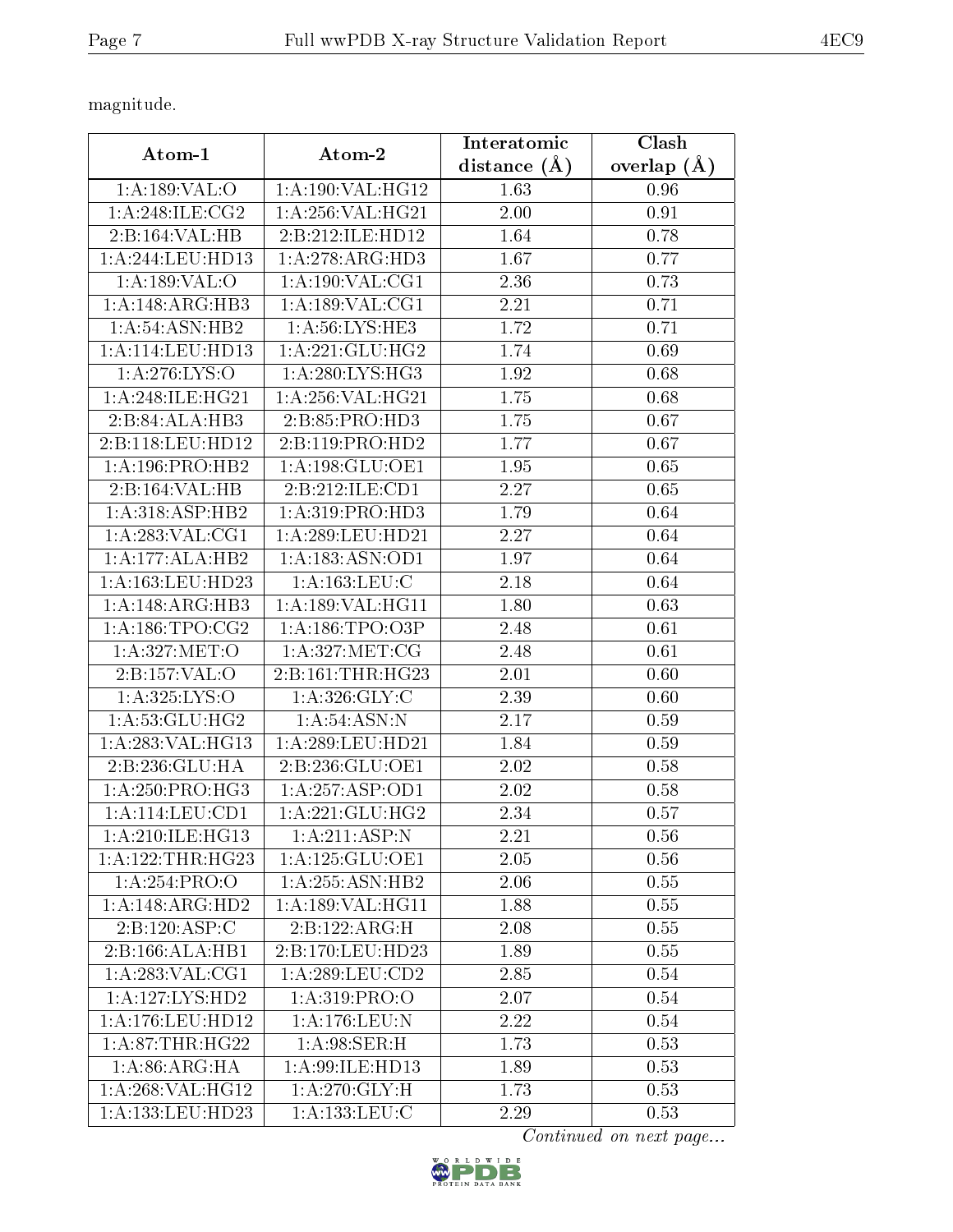| Communa from previous page |                             | Interatomic      | $\overline{\text{Clash}}$ |
|----------------------------|-----------------------------|------------------|---------------------------|
| Atom-1                     | Atom-2                      | distance $(\AA)$ | overlap $(\AA)$           |
| 1:A:176:LEU:H              | 1:A:176:LEU:HD12            | 1.73             | 0.53                      |
| 2:B:102:GLU:HG2            | 2:B:126:TYR:OH              | 2.09             | 0.52                      |
| 1:A:75:HIS:HD2             | 1: A: 139: TYR: CD1         | $2.28\,$         | 0.51                      |
| 1: A: 186: TPO: HG22       | 1: A: 186: TPO: O3P         | 2.10             | 0.51                      |
| 2:B:57:LEU:C               | 2:Bi:57:LEU:HD23            | 2.32             | 0.50                      |
| 1: A:52:MET:O              | 1: A:53: GLU: C             | 2.50             | 0.50                      |
| 1:A:208:PRO:N              | $1:A:209:PRO:\overline{CD}$ | 2.74             | 0.49                      |
| 1: A:87:THR:CG2            | 1: A:88: LYS: N             | 2.75             | 0.49                      |
| 1:A:159:ARG:HG2            | 1: A: 160: ASP: OD1         | 2.12             | 0.49                      |
| 1:A:244:LEU:CD1            | 1:A:278:ARG:HD3             | 2.41             | 0.49                      |
| 2:B:96:GLY:C               | 2:B:98:PRO:HD3              | 2.32             | 0.49                      |
| $1:$ A:123:LEU:HD23        | 1:A:319:PRO:HG2             | 1.95             | 0.49                      |
| 1:A:324:LEU:O              | 1:A:325:LYS:C               | 2.51             | 0.48                      |
| 1:A:190:VAL:HG13           | 1:A:195:ARG:HG3             | 1.94             | 0.48                      |
| 1:A:275:VAL:HG11           | 1:A:293:ASP:OD1             | 2.14             | 0.48                      |
| 1:A:223:TRP:HB3            | 1: A:282:TYR:HB3            | 1.94             | 0.48                      |
| 1:A:195:ARG:HD2            | 1:A:200:LEU:HD21            | 1.94             | 0.48                      |
| 1: A:87:THR:O              | 1: A:88: LYS: HG2           | 2.13             | 0.48                      |
| 1: A:15: GLU:OE1           | 1:A:88:LYS:HD3              | 2.14             | 0.48                      |
| 2:B:19:LEU:HD11            | 2:B:190:GLN:HG2             | 1.96             | 0.47                      |
| 1:A:309:ALA:O              | 1: A:315:PHE:HE1            | 1.97             | 0.47                      |
| 2:B:23:PRO:O               | 2:B:27:PHE:HD2              | 1.97             | 0.47                      |
| 2:B:166:ALA:CB             | 2:B:170:LEU:HD23            | 2.45             | 0.47                      |
| 1: A: 53: GLU: CG          | 1: A:54: ASN: N             | 2.77             | 0.47                      |
| 1:A:248:ILE:O              | 1: A:249:THR:CG2            | 2.63             | 0.46                      |
| 1:A:267:LEU:HD23           | 1:A:268:VAL:N               | 2.31             | 0.46                      |
| 1: A:263: GLU:C            | 1: A:265:LEU:H              | 2.18             | 0.46                      |
| 2:B:217:ASP:OD1            | 2:B:217:ASP:N               | 2.49             | 0.46                      |
| 2:B:236:GLU:CA             | 2:B:236:GLU:OE1             | 2.62             | 0.46                      |
| 1:A:144:LYS:HA             | 1:A:174:PHE:CE1             | 2.51             | 0.45                      |
| 1:A:177:ALA:HB2            | 1: A: 183: ASN: CG          | 2.37             | 0.45                      |
| 1: A:327: MET:O            | 1: A:327: MET:HG2           | 2.14             | 0.45                      |
| 1: A:248: ILE:O            | 1: A:249:THR:HG22           | 2.16             | 0.45                      |
| 1: A:250: PRO:HG3          | 1:A:257:ASP:CG              | 2.37             | 0.45                      |
| 2:B:193:PRO:N              | 2:B:194:PRO:CD              | 2.80             | 0.45                      |
| 1: A:98: SER:O             | 1:A:99:ILE:HD13             | 2.17             | 0.45                      |
| 1: A:283: VAL:HG13         | 1:A:289:LEU:CD2             | 2.45             | 0.45                      |
| 1:A:265:LEU:HD12           | 1: A:265:LEU:O              | 2.16             | 0.45                      |
| 1:A:108:HIS:HB3            | 1: A: 113: LEU: HD11        | 1.98             | 0.45                      |
| 1: A:53: GLU: HG2          | 1:A:54:ASN:ND2              | 2.32             | 0.45                      |
| 1: A:219: MET:SD           | 1:A:292:ILE:HG12            | 2.57             | 0.44                      |

Continued from previous page.

Continued on next page...

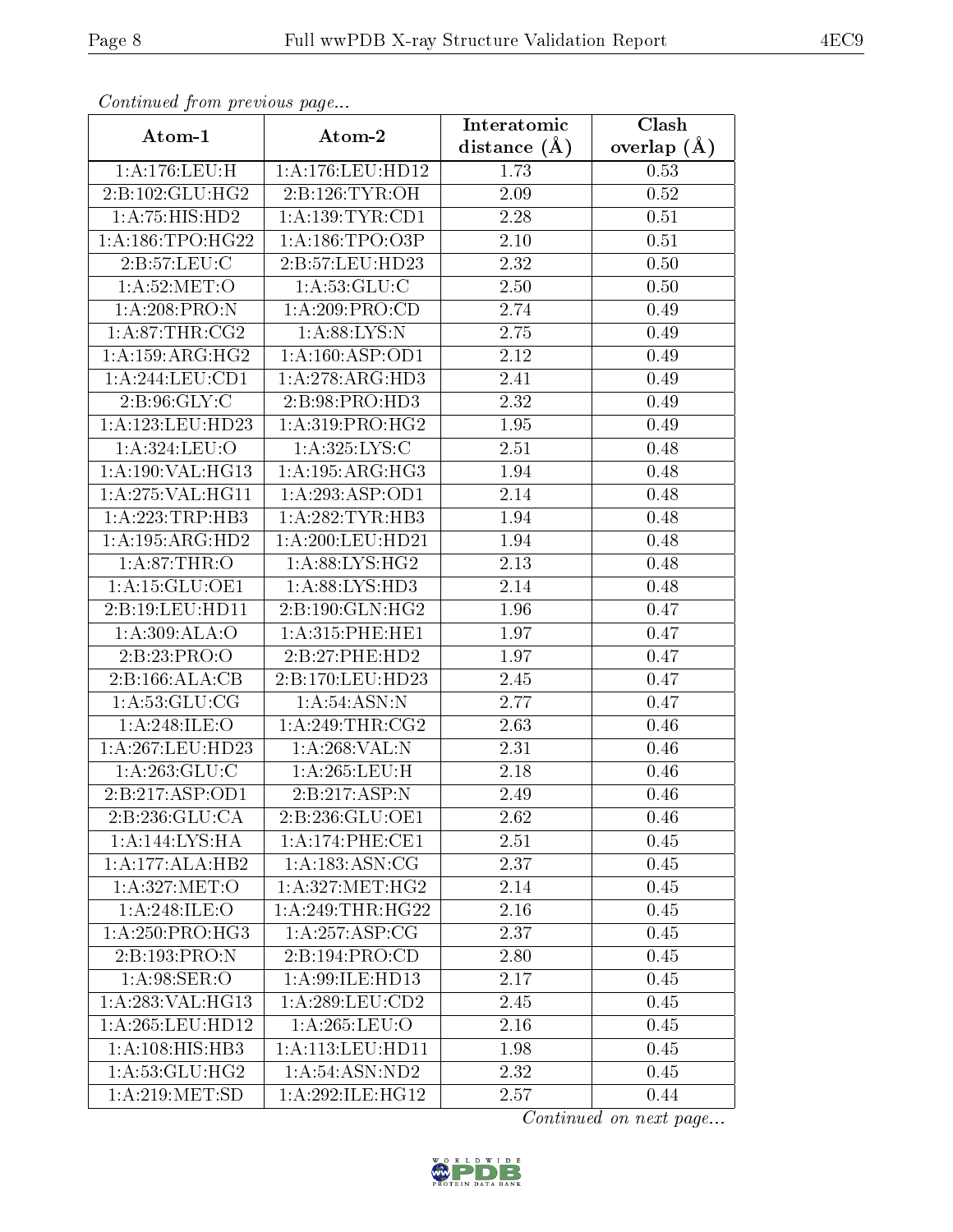| Continued from previous page |                                 | Interatomic    | Clash           |
|------------------------------|---------------------------------|----------------|-----------------|
| Atom-1                       | Atom-2                          | distance $(A)$ | overlap $(\AA)$ |
| 2:B:126:TYR:HA               | 2: B: 129: GLN: HG2             | 1.99           | 0.44            |
| 2:B:120:ASP:C                | 2: B: 122: ARG: N               | 2.70           | 0.44            |
| 1: A:59:PHE:HA               | 1:A:60:PRO:HD3                  | 1.85           | 0.44            |
| 1: A:235: GLN: HG2           | 1: A:265:LEU:HD11               | 1.99           | 0.44            |
| 2:B:158:VAL:HG22             | 2:B:175:TYR:OH                  | 2.17           | 0.44            |
| 2:B:105:ILE:HD12             | 2:B:130:VAL:HG22                | 1.98           | 0.44            |
| 2:B:105:ILE:HD11             | 2:B:130:VAL:HA                  | 2.00           | 0.44            |
| 1:A:87:THR:O                 | 1: A:88: LYS: CG                | 2.65           | 0.44            |
| 2:B:14:PHE:N                 | 2:B:14:PHE:CD2                  | 2.86           | 0.43            |
| 1: A:207: GLY: C             | 1:A:209:PRO:HD2                 | 2.39           | 0.43            |
| 1:A:295:LEU:HD23             | 1: A:304: ILE: CG2              | 2.49           | 0.43            |
| 1: A:87:THR:CG2              | 1: A:98: SER:H                  | 2.31           | 0.43            |
| 1:A:75:HIS:CD2               | 1: A: 139: TYR: CD1             | 3.06           | 0.42            |
| 1:A:248:ILE:C                | 1:A:249:THR:HG23                | 2.40           | 0.42            |
| 2:B:19:LEU:HD11              | $2: B: 190: GLN: \overline{CG}$ | 2.48           | 0.42            |
| 1:A:117:VAL:C                | 1:A:119:VAL:H                   | 2.23           | 0.42            |
| 1: A: 158: THR: CG2          | 1:A:162:VAL:HB                  | 2.49           | 0.42            |
| 1: A: 158: THR: CG2          | 1:A:162:VAL:H                   | 2.32           | 0.42            |
| 2:B:105:ILE:CD1              | 2:B:130:VAL:HA                  | 2.50           | 0.42            |
| 2:B:133:LEU:HD23             | 2:B:133:LEU:C                   | 2.40           | 0.42            |
| 1: A: 193: TRP: HA           | 1: A:237: GLN:NE2               | 2.35           | 0.42            |
| 1:A:212:LEU:HD13             | 1:A:305:ASP:HA                  | 2.01           | 0.42            |
| 1: A:76: GLU:O               | 1:A:164:LYS:NZ                  | 2.53           | 0.42            |
| 2:B:156:HIS:CE1              | 2:B:194:PRO:HG3                 | 2.55           | 0.42            |
| 1:A:245:CYS:O                | 1: A:298:LEU:HD11               | 2.19           | 0.42            |
| 1: A:196:PRO:HG3             | 1:A:210:ILE:HB                  | 2.01           | 0.41            |
| 1:A:15:GLU:OE1               | 1: A:88: LYS:CD                 | 2.68           | 0.41            |
| 1:A:253:TRP:CD1              | 1:A:253:TRP:C                   | 2.93           | 0.41            |
| 1:A:8:VAL:HG12               | 1: A:9: GLU:N                   | 2.35           | 0.41            |
| 2:B:215:SER:HB3              | 2:B:219:LYS:O                   | 2.20           | 0.41            |
| 1:A:148:ARG:HB3              | 1:A:189:VAL:HG12                | 1.98           | 0.41            |
| 1:A:190:VAL:HG11             | 1:A:196:PRO:HD2                 | 2.03           | 0.41            |
| 1: A: 10: CYS:N              | 1:A:11:PRO:HD3                  | 2.36           | 0.41            |
| 1: A: 195: ARG: HD2          | 1:A:200:LEU:CD2                 | 2.51           | 0.41            |
| 2:B:158:VAL:HA               | 2: B: 175: TYR: OH              | 2.20           | 0.41            |
| 1:A:267:LEU:HD23             | 1: A:268: VAL:C                 | 2.41           | 0.41            |
| 1: A:87:THR:HG23             | 1: A:88: LYS: N                 | 2.34           | 0.40            |

Continued from previous page.

There are no symmetry-related clashes.

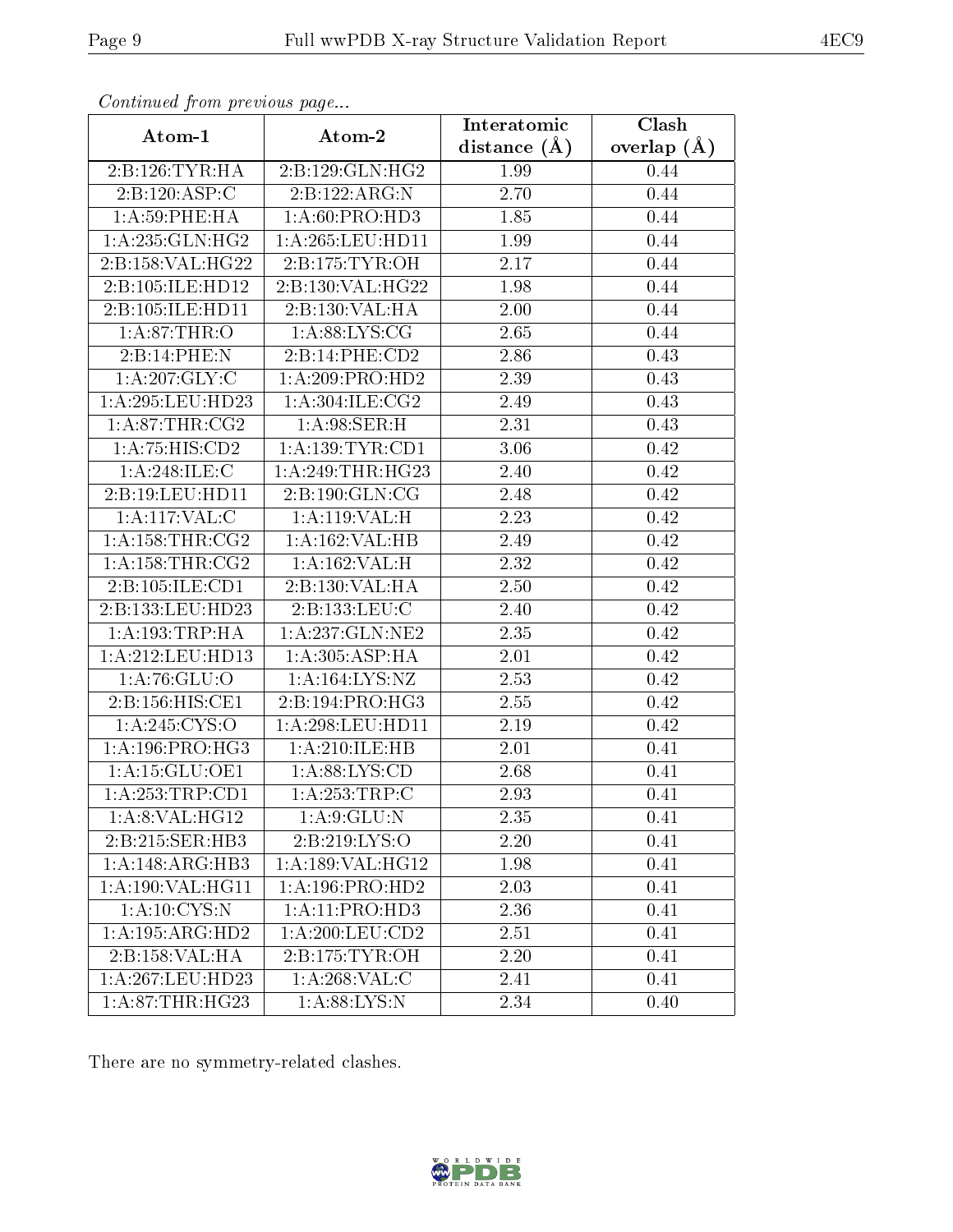### 5.3 Torsion angles (i)

#### 5.3.1 Protein backbone  $(i)$

In the following table, the Percentiles column shows the percent Ramachandran outliers of the chain as a percentile score with respect to all X-ray entries followed by that with respect to entries of similar resolution.

The Analysed column shows the number of residues for which the backbone conformation was analysed, and the total number of residues.

| $\bf{Mol}$ | Chain | Analysed                     | Favoured     | Allowed   | Outliers | Percentiles |    |
|------------|-------|------------------------------|--------------|-----------|----------|-------------|----|
|            |       | $298/373(80\%)$              | 269 (90\%)   | $25(8\%)$ | $4(1\%)$ | 12          | 46 |
|            |       | $249/260(96\%)$   240 (96\%) |              | 8 (3\%)   | $1(0\%)$ | 34          | 69 |
| All        | All   | $547/633(86\%)$              | $ 509(93\%)$ | 33 (6\%)  | $5(1\%)$ | 17          | 55 |

All (5) Ramachandran outliers are listed below:

| Mol | Chain | Res | <b>Type</b> |
|-----|-------|-----|-------------|
|     |       | 190 | VAL         |
|     |       | 326 | <b>GLY</b>  |
|     |       | 325 | LYS         |
|     |       | 258 | <b>ASN</b>  |
| ٠,  |       | 163 | LEU         |

#### 5.3.2 Protein sidechains  $(i)$

In the following table, the Percentiles column shows the percent sidechain outliers of the chain as a percentile score with respect to all X-ray entries followed by that with respect to entries of similar resolution.

The Analysed column shows the number of residues for which the sidechain conformation was analysed, and the total number of residues.

| Mol | Chain | Rotameric<br>Outliers<br>Analysed |              | Percentiles |    |    |
|-----|-------|-----------------------------------|--------------|-------------|----|----|
|     |       | $271/330(82\%)$                   | $269(99\%)$  | $2(1\%)$    | 84 | 93 |
|     |       | 229/236(97%)                      | $227(99\%)$  | $2(1\%)$    | 78 | 90 |
| All | All   | $500/566$ (88%)                   | 496 $(99\%)$ | $4(1\%)$    | 81 | 92 |

All (4) residues with a non-rotameric sidechain are listed below:

| Mol | Chain | $\perp$ Res | Type |
|-----|-------|-------------|------|
|     |       |             |      |
|     |       |             |      |

Continued on next page...

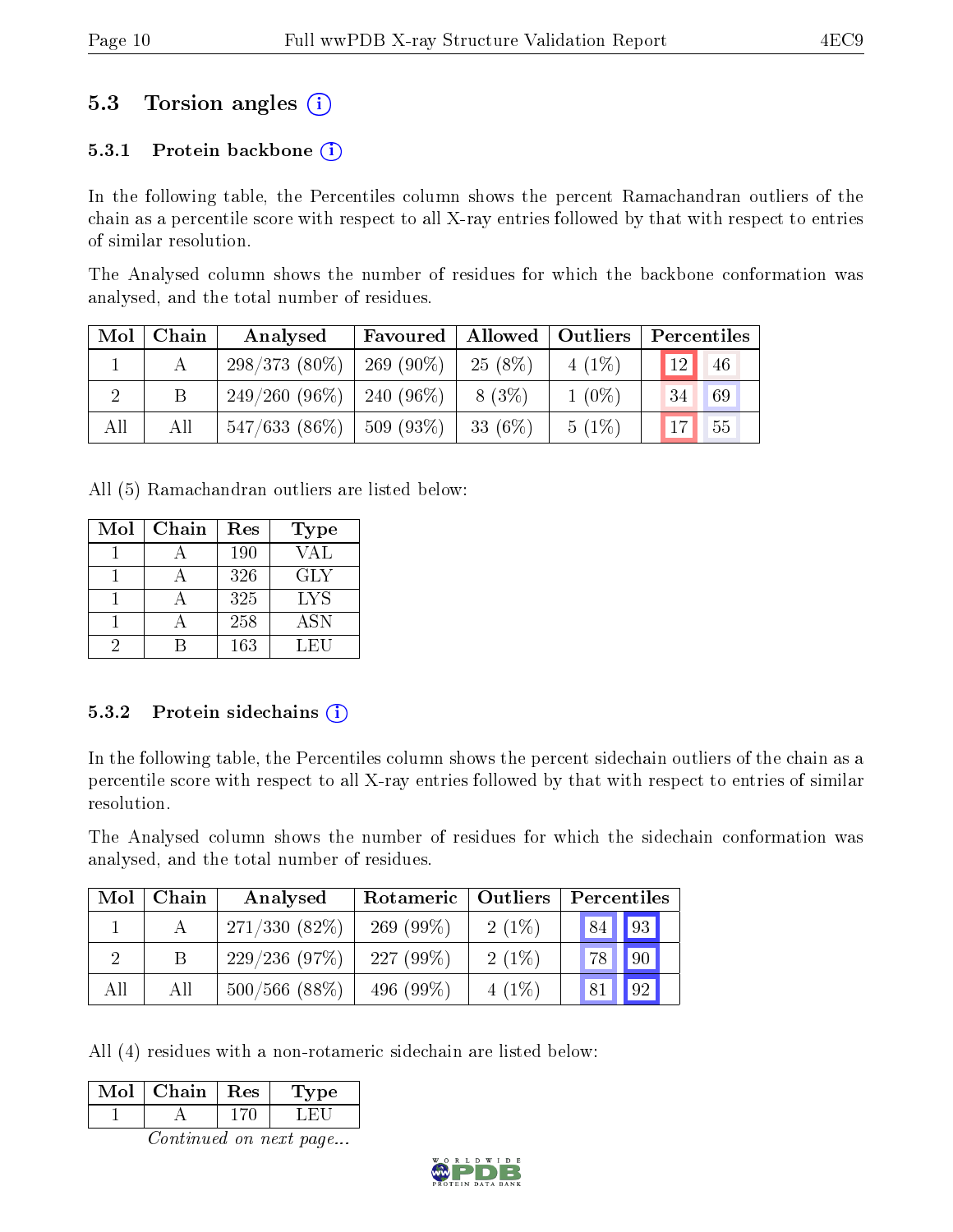Continued from previous page...

| Mol | Chain | Res | Type |
|-----|-------|-----|------|
|     |       | 324 | ∴H∶  |
|     |       | 181 | SER  |
|     |       | 217 |      |

Some sidechains can be flipped to improve hydrogen bonding and reduce clashes. All (4) such sidechains are listed below:

| $\operatorname{Mol}$ | Chain | Res | Type       |
|----------------------|-------|-----|------------|
|                      |       | 116 | <b>ASN</b> |
|                      |       | 235 | GLN        |
|                      |       | 21  | <b>ASN</b> |
|                      |       | 239 | НIS        |

#### 5.3.3 RNA  $(i)$

There are no RNA molecules in this entry.

#### 5.4 Non-standard residues in protein, DNA, RNA chains (i)

1 non-standard protein/DNA/RNA residue is modelled in this entry.

In the following table, the Counts columns list the number of bonds (or angles) for which Mogul statistics could be retrieved, the number of bonds (or angles) that are observed in the model and the number of bonds (or angles) that are dened in the Chemical Component Dictionary. The Link column lists molecule types, if any, to which the group is linked. The Z score for a bond length (or angle) is the number of standard deviations the observed value is removed from the expected value. A bond length (or angle) with  $|Z| > 2$  is considered an outlier worth inspection. RMSZ is the root-mean-square of all Z scores of the bond lengths (or angles).

|  | Chain  <br>Mol<br>Type |  | $\mid$ Res $\mid$ | $\mathop{\rm Link}\nolimits$ |         | Bond lengths          |        |                 | Bond angles |  |
|--|------------------------|--|-------------------|------------------------------|---------|-----------------------|--------|-----------------|-------------|--|
|  |                        |  |                   | Counts 1                     |         | $ RMSZ  \#  Z  > 2  $ | Counts | $ RMSZ  \#  Z $ |             |  |
|  | TDC                    |  | 186               |                              | 8,10,11 |                       |        | 10,14,16        |             |  |

In the following table, the Chirals column lists the number of chiral outliers, the number of chiral centers analysed, the number of these observed in the model and the number defined in the Chemical Component Dictionary. Similar counts are reported in the Torsion and Rings columns. '-' means no outliers of that kind were identified.

|      |     |                          | Mol Type Chain Res Link Chirals Torsions Rings |                          |
|------|-----|--------------------------|------------------------------------------------|--------------------------|
| TPO. | 186 | <b>Contract Contract</b> | $\mid \frac{6/9}{11/13} \mid$                  | <b>Contract Contract</b> |

There are no bond length outliers.

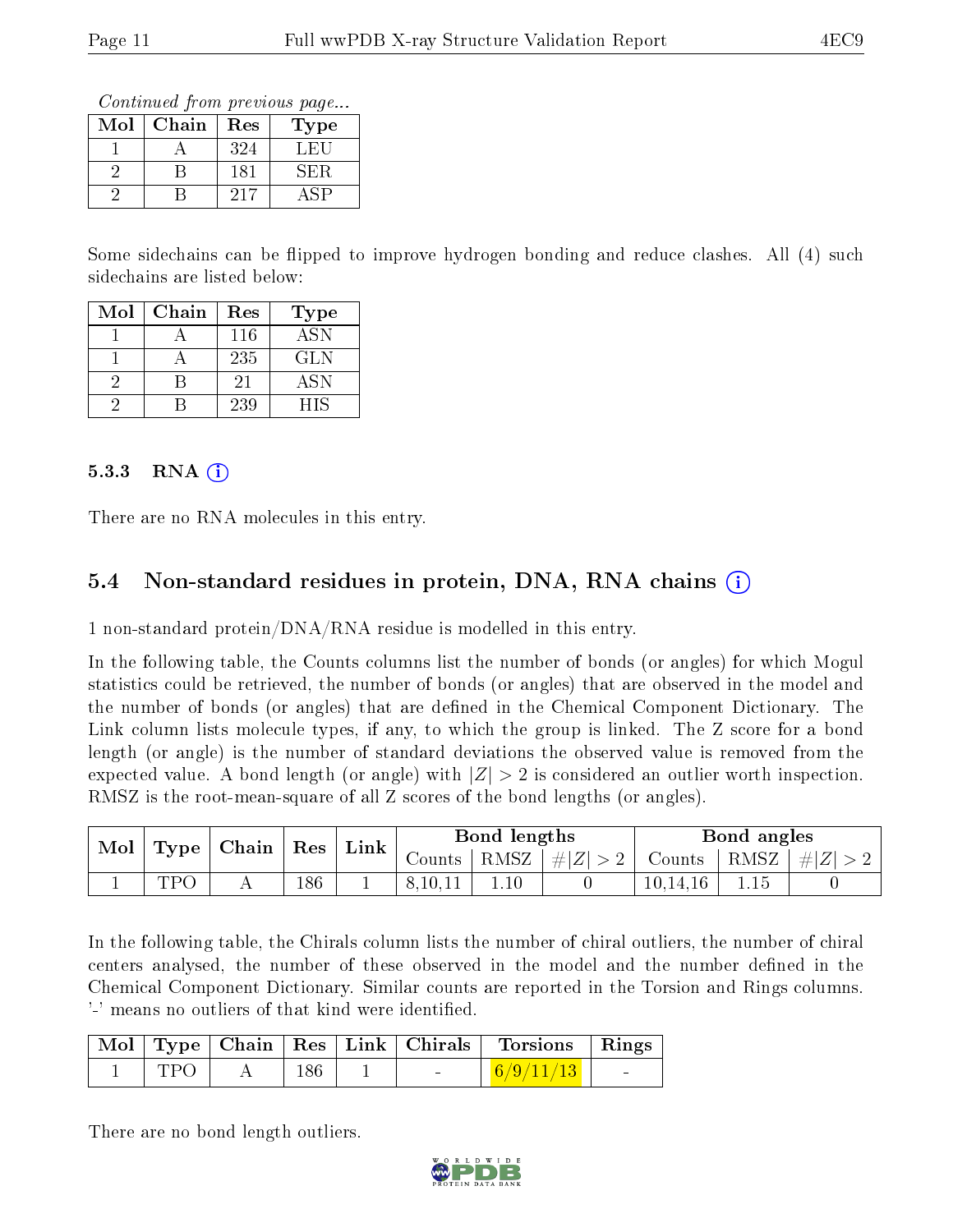There are no bond angle outliers.

There are no chirality outliers.

All (6) torsion outliers are listed below:

| Mol            | Chain | Res | Type       | Atoms          |
|----------------|-------|-----|------------|----------------|
|                |       | 186 | <b>TPO</b> | N-CA-CB-CG2    |
| $\overline{1}$ |       | 186 | <b>TPO</b> | $N$ -CA-CB-OG1 |
|                |       | 186 | <b>TPO</b> | $C$ -CA-CB-CG2 |
|                |       | 186 | <b>TPO</b> | $O-CA-CB$      |
|                |       | 186 | <b>TPO</b> | $CG2-CB-OG1-P$ |
|                |       | 186 | <b>TPC</b> | $CB-OG1-P-O1P$ |

There are no ring outliers.

1 monomer is involved in 2 short contacts:

|  |           | $\mid$ Mol $\mid$ Chain $\mid$ Res $\mid$ Type $\mid$ Clashes $\mid$ Symm-Clashes |
|--|-----------|-----------------------------------------------------------------------------------|
|  | 186   TPO |                                                                                   |

#### 5.5 Carbohydrates  $(i)$

There are no carbohydrates in this entry.

#### 5.6 Ligand geometry  $(i)$

There are no ligands in this entry.

#### 5.7 [O](https://www.wwpdb.org/validation/2017/XrayValidationReportHelp#nonstandard_residues_and_ligands)ther polymers  $(i)$

There are no such residues in this entry.

#### 5.8 Polymer linkage issues  $(i)$

There are no chain breaks in this entry.

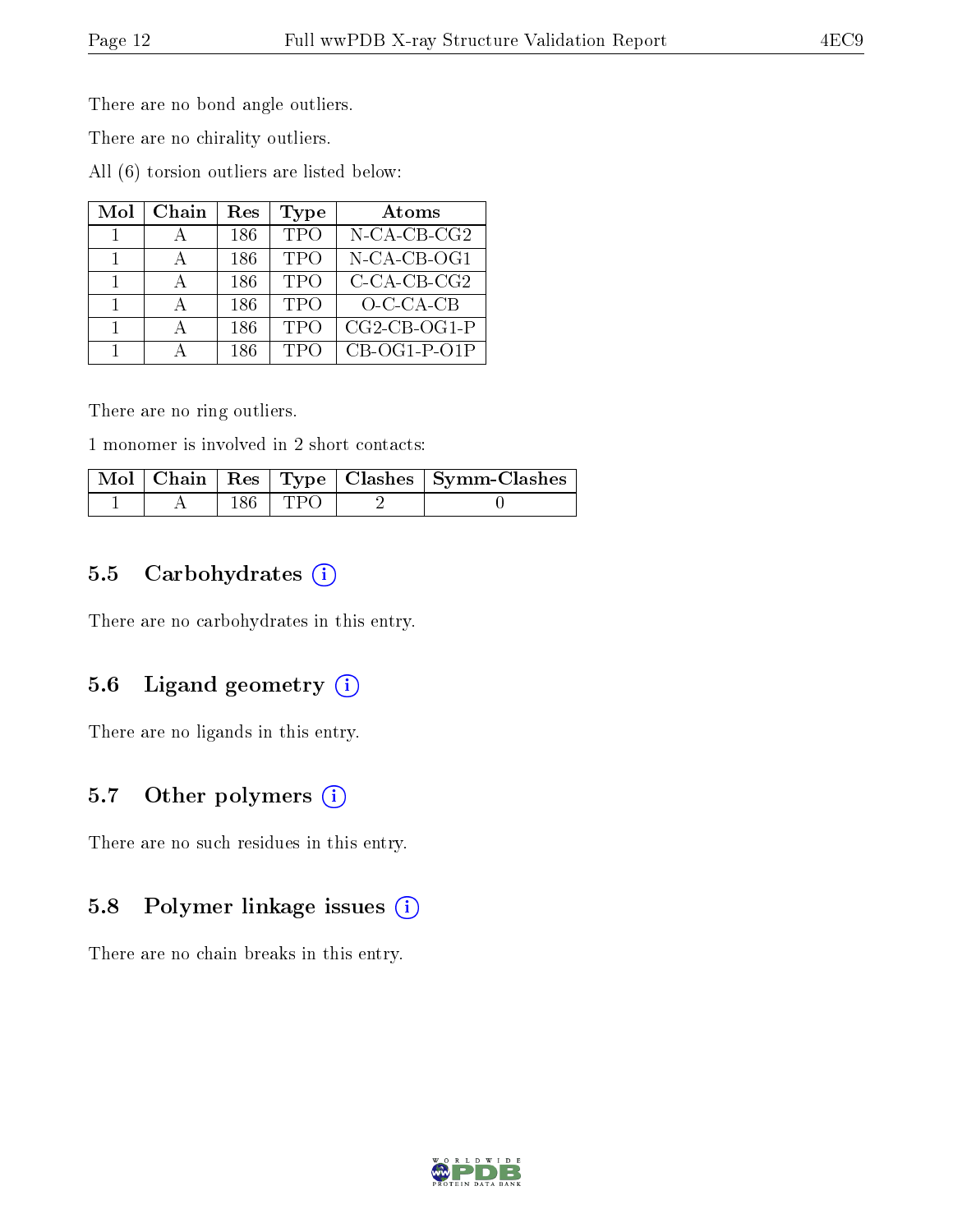## 6 Fit of model and data  $\left( \cdot \right)$

### 6.1 Protein, DNA and RNA chains (i)

In the following table, the column labelled  $#RSRZ>2'$  contains the number (and percentage) of RSRZ outliers, followed by percent RSRZ outliers for the chain as percentile scores relative to all X-ray entries and entries of similar resolution. The OWAB column contains the minimum, median,  $95<sup>th</sup>$  percentile and maximum values of the occupancy-weighted average B-factor per residue. The column labelled  $Q< 0.9$  lists the number of (and percentage) of residues with an average occupancy less than 0.9.

| Mol | Chain | Analysed        | ${ <\hspace{-1.5pt}{\mathrm{RSRZ}} \hspace{-1.5pt}>}$ | $\#\text{RSRZ}\text{>2}$ | $OWAB(A^2)$        | $\rm Q\textcolor{black}{<}0.9$ |
|-----|-------|-----------------|-------------------------------------------------------|--------------------------|--------------------|--------------------------------|
|     |       | 306/373(82%)    | 0.10                                                  | $9(2\%)$ 51<br>437       | 100, 153, 224, 285 |                                |
|     |       | $251/260(96\%)$ | $-0.01$                                               | 0   100   100            | 84, 118, 192, 251  |                                |
| All | All   | 557/633(87%)    | 0.05                                                  | $9(1\%)$ 72<br>60        | 84, 139, 217, 285  |                                |

All (9) RSRZ outliers are listed below:

| Mol | $Chain$ | Res | Type       | <b>RSRZ</b> |
|-----|---------|-----|------------|-------------|
| 1   | А       | 262 | <b>TYR</b> | 3.9         |
| 1   | А       | 26  | <b>GLY</b> | 2.8         |
| 1   | А       | 32  | <b>GLU</b> | 2.7         |
| 1   | A       | 178 | <b>LYS</b> | 2.4         |
| 1   | A       | 31  | <b>GLY</b> | 2.4         |
| 1   | А       | 118 | LEU        | 2.1         |
| 1   |         | 263 | GLU        | 2.1         |
| 1   | А       | 273 | $\rm{ARG}$ | 2.0         |
| 1   |         | 24  | <b>LYS</b> | $2.0\,$     |

### 6.2 Non-standard residues in protein, DNA, RNA chains  $(i)$

In the following table, the Atoms column lists the number of modelled atoms in the group and the number defined in the chemical component dictionary. The B-factors column lists the minimum, median,  $95<sup>th</sup>$  percentile and maximum values of B factors of atoms in the group. The column labelled  $Q< 0.9$ ' lists the number of atoms with occupancy less than 0.9.

|       |  |  | $\mid$ Mol $\mid$ Type $\mid$ Chain $\mid$ Res $\mid$ Atoms $\mid$ RSCC $\mid$ RSR $\mid$ B-factors( $A^2$ ) $\mid$ Q<0.9 |  |
|-------|--|--|---------------------------------------------------------------------------------------------------------------------------|--|
| TPO 1 |  |  | $186$   $11/12$   $0.86$   $0.26$   $130,153,166,169$                                                                     |  |

### 6.3 Carbohydrates (i)

There are no carbohydrates in this entry.